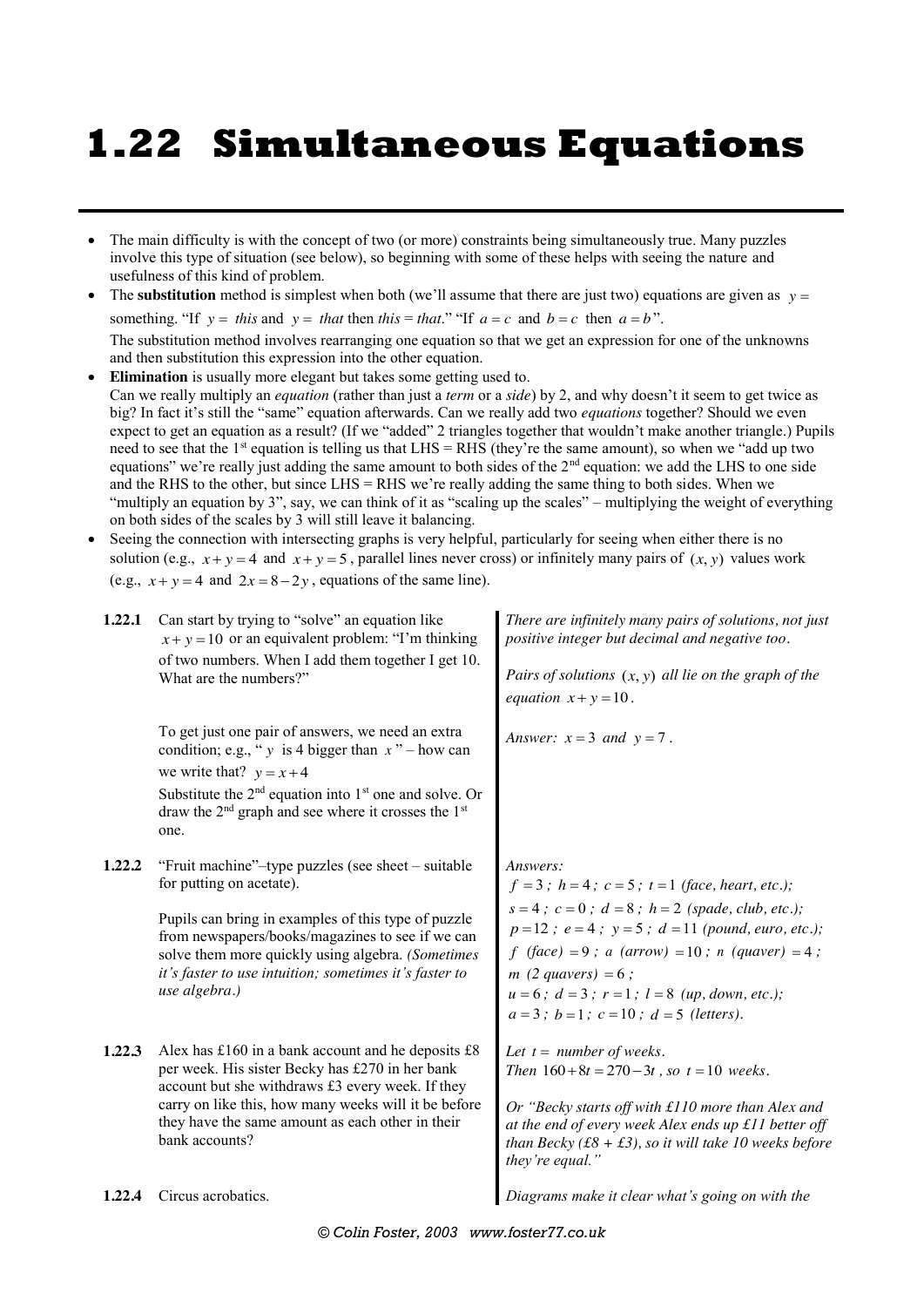|                  | A circus family perform acrobatics with the children<br>standing on their parents' shoulders. All the sons are<br>the same height as each other.<br>The father and his son make a height of 9 ft, and the<br>father and 2 sons make 12 ft. How tall are the man<br>and the sons?                                                                                                                                                                                           | algebra. (Draw a line down the middle of the page<br>and do the algebra on the left and the corresponding<br>$drawing - stick people - on the right.)$<br>$f + s = 9$ ; $f + 2s = 12$ ; so $f = 6$ ft and $s = 3$ ft.                                                                                                                                                                                                                                                                                                                                                                                                                   |
|------------------|----------------------------------------------------------------------------------------------------------------------------------------------------------------------------------------------------------------------------------------------------------------------------------------------------------------------------------------------------------------------------------------------------------------------------------------------------------------------------|-----------------------------------------------------------------------------------------------------------------------------------------------------------------------------------------------------------------------------------------------------------------------------------------------------------------------------------------------------------------------------------------------------------------------------------------------------------------------------------------------------------------------------------------------------------------------------------------------------------------------------------------|
|                  | Consider a different family (with different heights).<br>This time if the son stands on the father's shoulders<br>the total height is 7 ft, but if the father holds his son<br>by the ankles, the distance from the ground to the<br>top of the son's head is 3 ft. How tall are this father<br>and his son?                                                                                                                                                               | This time, $f + s = 7$ ; $f - s = 3$ ; so $f = 5$ ft and<br>$s = 2 ft$ .<br>Pupils can make up their own situations involving<br>acrobats on horseback, stilts, etc.                                                                                                                                                                                                                                                                                                                                                                                                                                                                    |
|                  | To make things more complicated, you can<br>introduce a mother (height $m$ ) and daughters (height<br>$d$ ). Pupils can make up their own puzzles along<br>these lines.                                                                                                                                                                                                                                                                                                    | e.g., the mother stands on the father's shoulders<br>holding a son by his ankles who holds his sister by<br>her ankles, etc.                                                                                                                                                                                                                                                                                                                                                                                                                                                                                                            |
|                  | If all four "sizes" of people are involved, how many<br>positions would they have to get into for us to be<br>able to work out their heights with certainty?                                                                                                                                                                                                                                                                                                               | For 4 unknowns, you need at least 4 equations.                                                                                                                                                                                                                                                                                                                                                                                                                                                                                                                                                                                          |
|                  | If they hang over the edge of a drop, then you can<br>have "total heights" which are negative.                                                                                                                                                                                                                                                                                                                                                                             |                                                                                                                                                                                                                                                                                                                                                                                                                                                                                                                                                                                                                                         |
| 1.22.5<br>1.22.6 | Solve these equations simultaneously.<br>$ab=1$<br>$bc = 2$<br>$cd = 3$<br>$de = 4$<br>$ea = 6$<br>(Note that none of the equations has a right side of<br>5.)<br>Pupils can make up similar sets of complicated-<br>looking simultaneous equations for each other to<br>solve.<br>Pick what the numbers are going to be first!<br>David is twice as old as Henry was when David was<br>as old as Henry is now. If the sum of their ages is 49<br>years, how old is David? | There are many methods of solution. One way is to<br>multiply all the equations together to give<br>$(abcde)^2 = 1 \times 2 \times 3 \times 4 \times 6 = 144$ ,<br>so $abcde = 12$ or $-12$ .<br>Multiplying the $1^{st}$ and the $3^{rd}$ gives abcd = 3, so<br>$e = \pm 4$ . Therefore $a = \frac{6}{4} = 1\frac{1}{2}$ , $b = \frac{1}{1\frac{1}{2}} = \frac{2}{3}$ ,<br>$c = \frac{2}{\left(\frac{2}{3}\right)} = 3$ , $d = 1$ and $e = 4$ , or all of a to e<br>could be negative of those values.<br>Answer: 28 years old.<br>Clearly David is older than Henry, since at some<br>time in the past David was Henry's current age. |
|                  | (Start by working out who is older, Henry or David.)                                                                                                                                                                                                                                                                                                                                                                                                                       | There are only $2$ unknowns: David's age now $(d)$<br>and Henry's age now $(h)$ , since the time elapsed<br>since David was as old as Henry is now is just $d-h$<br>years.<br>Therefore, $d + h = 49$ ; and<br>$d = 2 \times (h - (d - h)) = 2(2h - d)$ , so $3d = 4h$ , so<br>$h = 21$ and $d = 28$ years old.                                                                                                                                                                                                                                                                                                                         |
| 1.22.7           | There are a certain (integer!) number of rabbits and<br>chickens in a cage. If altogether there are 23 heads<br>and 62 legs, how many of each are there?<br>(Expect to be asked how many legs a chicken has!)                                                                                                                                                                                                                                                              | Answer: 8 rabbits, 15 chickens.<br>You could solve $r + c = 23$ and $4r + 2c = 62$<br>simultaneously or imagine they were all chickens.<br>That would make $2 \times 23 = 46$ legs, but there are 62<br>$-46 = 16$ extra legs, and these must come from 8<br>rabbits. So 15 chickens.                                                                                                                                                                                                                                                                                                                                                   |
| 1.22.8           | A mother agrees to pay her daughter £3 every night<br>that she does her homework, provided that the<br>daughter pays the mother £4 every night that she<br>doesn't do any homework.<br>(Would you agree to this arrangement?!)                                                                                                                                                                                                                                             | Answer: 16 days of homework.<br>Let $h = number of days that the daughter did her$<br>homework. Then she must have skipped her<br>homework on $28-h$ days.                                                                                                                                                                                                                                                                                                                                                                                                                                                                              |

*© Colin Foster, 2003 www.foster77.co.uk*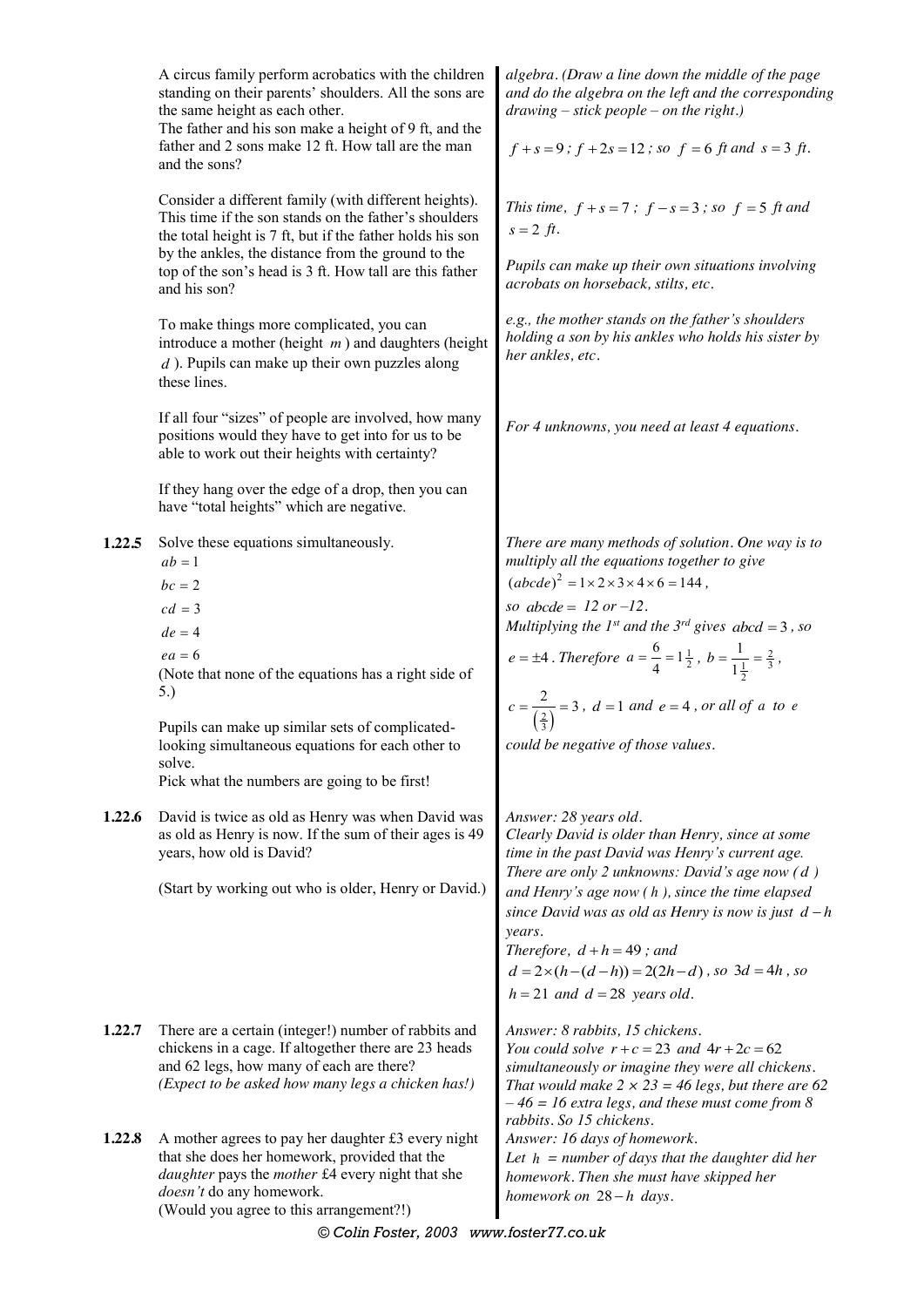|         | After 28 days, the daughter has paid her mother<br>exactly the same amount of money that her mother<br>paid her during that time.<br>How many days' homework did the daughter do?                                                                                                                                                                                                                                                                         | Therefore she will have gained $3h-4(28-h)=0$<br>pounds altogether.<br>Solving this gives the answer.<br>Alternatively, you can argue that the ratio of days of<br>homework to days of no homework must be 4:3 so<br>as to "cancel out" the 3:4 ratio of payment. So we<br>have to split 28 days into the ratio 4:3, which gives<br>16:12, so she must have done 16 days of<br>homework. |
|---------|-----------------------------------------------------------------------------------------------------------------------------------------------------------------------------------------------------------------------------------------------------------------------------------------------------------------------------------------------------------------------------------------------------------------------------------------------------------|------------------------------------------------------------------------------------------------------------------------------------------------------------------------------------------------------------------------------------------------------------------------------------------------------------------------------------------------------------------------------------------|
| 1.22.9  | Helen works as a part-time waitress and gets paid £6<br>per hour. For overtime she gets £7 per hour. One<br>week she worked for 12 hours and earned £76. How<br>much overtime did she do?<br>Or assume that it was all at the basic rate. That<br>would have earned her $12 \times 6 = \text{\textsterling}72$ , but $\text{\textsterling}76$ is $\text{\textsterling}4$<br>more so she must have earned those £4 by doing 4 of<br>the hours as overtime. | Answer: 4 hours<br>This can be tackled in a similar way to above or by<br>letting $x = number of hours of normal work and$<br>$y =$ number of hours of overtime, so that<br>$6x + 7y = 76$<br>$x + y = 12$<br>and then solving these equations simultaneously.                                                                                                                           |
| 1.22.10 | The formula $f = \frac{9}{5}c + 32$ converts temperature in<br>Celsius $(c)$ to temperature in Fahrenheit $(f)$ . At<br>what temperature are the values the same as each<br>other?<br>At what temperature is one value twice as big as the<br>other?                                                                                                                                                                                                      | Answer: $-40$ °C = $-40$ °F<br>$c = \frac{9}{5}c + 32$<br>$\frac{4}{5}c = -32$<br>$c = -40$<br>Answer: 2 possibilities:<br>Either $f = 2c$ , so<br>$2c = \frac{9}{5}c + 32$<br>$\frac{1}{5}c = 32$<br>and $f = 320$ , so 160 °C and 320 °F;<br>or $c = 2f$ , so<br>$f = \frac{9}{5}(2f) + 32$<br>and $c = -24.62$ , so $-12.3$ °F and $-24.6$ °C<br>(both to $2 dp$ ).                   |
|         | Scientists often measure "absolute temperature" in<br>Kelvin. The relationship between temperature in<br>Kelvin $(k)$ and temperature in Celsius $(c)$ is<br>approximately $k = c + 273$ . At what temperature<br>will the values be the same as each other?<br>When will the Kelvin temperature be the same as the<br>Fahrenheit temperature?<br>Pupils can invent similar puzzles to these.                                                             | <i>Never, because the equations</i> $k = c + 273$ and $k = c$<br>are inconsistent and have no solution.<br>If $k = f$ , then<br>$c + 273 = \frac{9}{5}c + 32$<br>$241 = \frac{4}{5}c$<br>$301.25 = c$<br>so at about 301 °C the Fahrenheit and Kelvin<br>temperatures are both about 574 (K or $\degree$ F).                                                                             |